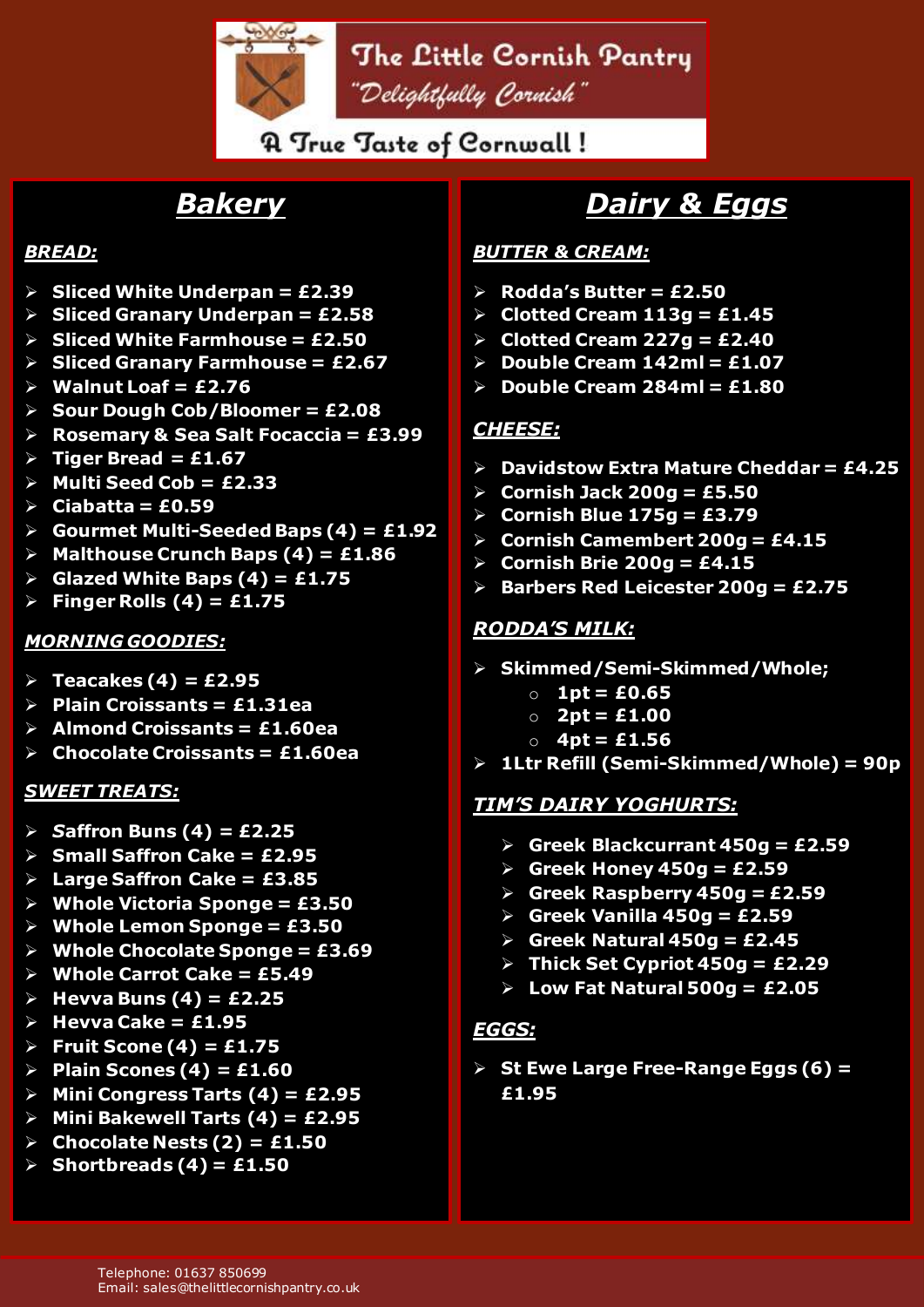# The Little Cornish Pantry "Delightfully Cornish"

**A True Taste of Cornwall!** 

**£19**

**£12.50**

**£15**

## *Small Fruit, Veg & Salad Box*

- **Cherry Tomatoes 250g**
- **Cucumber x1**
- **Babyleaf 100g**
- **Red Pepper x1**
- Carrots 1KG x1
- **Cauliflower x1**
- **Potatoes 2KG x1**
- Swede x1
- Leek x1
- **Curly Kale 300g**
- Garlic Bulb x1
- **Bananas x4**
- **Braeburn Apples x4**
- **Satsumas x4**
- **Seedless Grapes 500g**

### *Value Fruit & Veg Box*

- **Cherry Tomatoes 250g**
- **Cucumber x1**
- **Little Gem (2pk)**
- **Calabrese x1**
- **Salad Mid Potatoes 1KG x1**
- **Carrots 1KG x1**
- **Spinach 200g**
- **Courgette x1**
- **Medium Onion x1**
- **Cox Apple x1**
- **Seedless Grapes 250g**
- **Bananas x4**

## *Salad Box*

- **Cherry Tomatoes 250g**
- **Cucumber x1**
- **Babyleaf 100g**
- **Little Gem (2pk)**
- **Red Pepper x1**
- **Cooked Beetroot 250g**
- **Celery x1**
- **Radish 125g**
- **Salad Mid Potatoes 1KG**
- **Spring Onion Bunch**
- **Red Onions x2**

# *Large Fruit, Veg & Salad*

*Box*

- ➢ **Cherry Tomatoes 250g**
- ➢ **Cucumber x1**
- ➢ **Spring Onion Bunch**
- ➢ **Babyleaf 100g**
- ➢ **Red Pepper x1**
- ➢ **Carrots 1KG x1**
- ➢ **Savoy Cabbage x1**
- ➢ **Cauliflower x1**
- ➢ **Calabrese x1**
- ➢ **Potatoes 2KG x2**
- ➢ **Swede x1**
- ➢ **Leek x1**
- ➢ **Curly Kale 300g**
- ➢ **Garlic Bulb x1**
- ➢ **Bananas x6**
- ➢ **Braeburn Apples x6**
- ➢ **Large Lemon x1**
- ➢ **Satsumas x6**
- ➢ **Seedless Grapes 500g**
- ➢ **Galia Melon x1**
- ➢ **Blueberry's 125g**

## *Cornish Mixed Box*

- **Cauliflower x1**
- **Romanesque Cauliflower x1**
- **Calabrese x1**
- **Potatoes 2KG x2**
- **Swede x1**
- **Savoy Cabbage x1**
- **Curly Kale 300g**
- **Salad Mid Potatoes 1KG x1**

## *OAP Box*

- **Salad Mid Potatoes 1kg x1**
- **Carrots x3**
- **Savoy Cabbage x1**
- **Medium Onions x2**
- **Calabrese x1**
- **Swede x1**
- **Fine Beans 150g**







**£11**

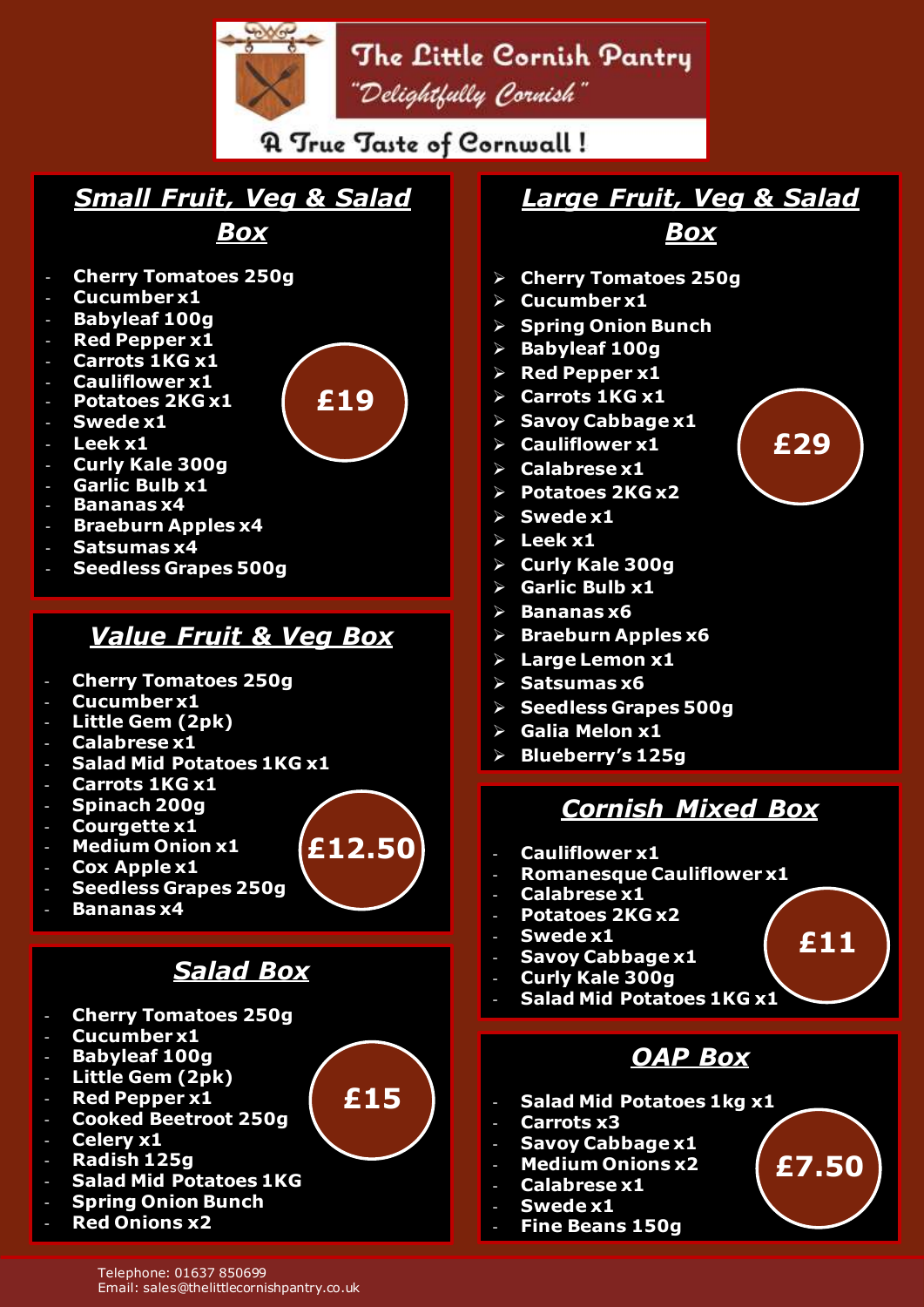

The Little Cornish Pantry "Delightfully Cornish"

**A True Taste of Cornwall!** 

# *Meat*

### *BEEF:*

- ➢ **Mince Beef = £7.71 per KG**
- ➢ **Diced Beef = £10.00 per KG**
- ➢ **Sirloin Steaks - 8oz = £6.59ea - 10oz = £8.19ea**
- ➢ **Rump Steaks - 8oz = £4.25**
- **- 10oz = £5.45ea** ➢ **Rib Eye Steaks - 8oz = £6.49ea**
- **- 10oz = £8.15ea**
- ➢ **Fillet Steaks = £46.34 per KG**
- ➢ **Topside = £10.84 per KG**

### *LAMB:*

- ➢ **Minced Lamb = £11.36 per KG**
- ➢ **Diced Lamb = £12.84 per KG**
- ➢ **Lamb Cutlets = £17.13 per KG**
- ➢ **Lamb Loin Chops = £15.70 per KG**
- ➢ **Boneless Leg of Lamb = £14.27 per KG**
- ➢ **Boneless Lamb Shoulder = £11.84 per KG**

### *PORK:*

- ➢ **Minced Pork = £6.21 per KG**
- ➢ **Diced Pork = £6.43 per KG**
- ➢ **Belly Pork = £9.29 per KG**
- ➢ **Pork Chops = £6.50 per KG**
- ➢ **Rolled Leg of Pork = £5.56 per KG**
- ➢ **Shoulder of Pork = £6.10 per KG**

### *CHICKEN:*

- ➢ **Whole Chicken = £4.87 per KG**
- ➢ **Leg & Thigh = £6.43 per KG**
- ➢ **Drumsticks = £5.00 per KG**
- ➢ **Diced Chicken = £9.99 per KG**
- ➢ **Chicken Fillets = £9.86 per KG**
- ➢ **Skinless thighs = £6.43 per KG**

### *DUCK:*

- ➢ **Whole Duck = £7.43 per KG**
- ➢ **Duck Legs = £9.29 per KG**
- ➢ **Duck Breasts = £19.99 per KG**

### *SAUSAGES:*

- ➢ **Pork & Leek = £7.86 per KG**
- ➢ **PT Porkers (GF/DF) = £7.86 per KG**
- ➢ **Pork, Chorizo & Chilli = £7.86 per KG**
- ➢ **Country Pork & Herbs = £7.86 per KG**
- ➢ **PP Chipolatas (GF/DF) = £7.86 per KG**
- ➢ **Sausage Meat tubes (GF/DF) = £3.89ea**

### *BACON:*

- ➢ **Unsmoked Back = £8.39 per KG**
- ➢ **Smoked Back = £8.08 per KG**
- ➢ **Unsmoked Streaky = £7.29 per KG**
- ➢ **Smoked Streaky = £9.07 per KG**
- ➢ **Gammon Steaks 10oz = £9.14 per KG**
- ➢ **Bacon Misshapes = £3.57 per KG**

### *COOKED MEATS:*

- ➢ **Hogs Pudding 250g = £2.99ea**
- ➢ **Black Pudding 250g = £2.99ea**
- ➢ **Cornish Sliced Beef = £17.13 per KG**
- ➢ **Cornish Sliced Ham = £11.50 per KG**
- ➢ **Sliced Turkey = £13.79 per KG**

## *Breakfast Pack*

*£25*